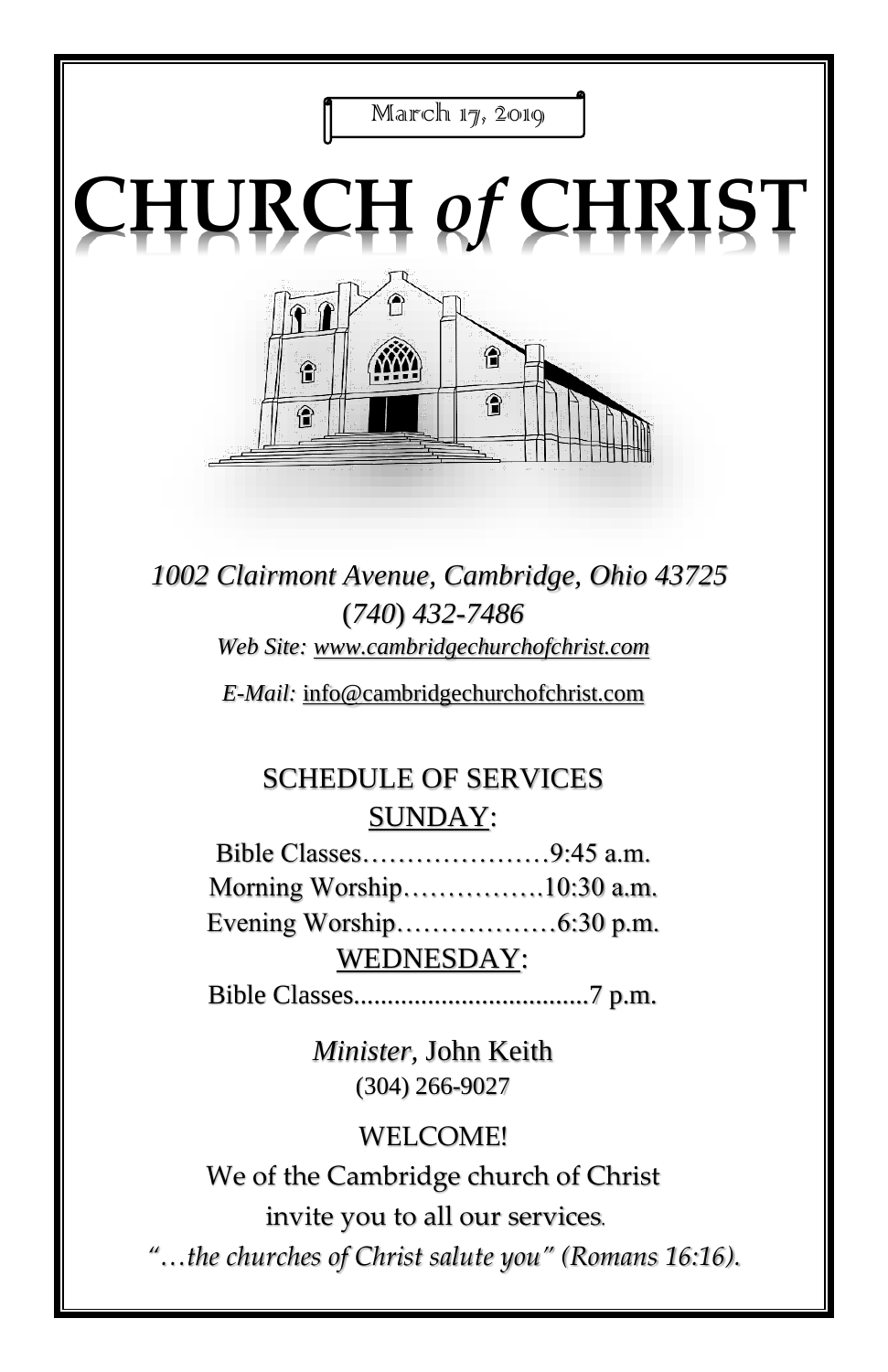#### **REAL LIONS, OR REALLY LYIN'?**

Proverbs 22:13

#### **INTRODUCTION**:

- 1. The man knew that lions were not usually found in the streets of a city.
- 2. This was simply his excuse for not going to work: " He that is good at making excuses is seldom good for anything else"—Benjamin Franklin
- 3. Jonah ran from his duty; the devil provided him a ship (1:3).
- 4. Spies returned from searching Canaan; brought a fearful report (Num. 13).
- 5. To the slothful Christian, his lion could be any number of things:
	- A. In winter, its cold weather.
	- B. In summer, hot weather, or too many other things to do.
	- C. The idle / indifferent one will have his lions whatever they may be.

#### **DISCUSSION**:

#### **I. SOME BEGIN THE NEW LIFE WITH GREAT AMBITION**.

- A. Water takes the path of least resistance.
- B. Their lions are plenteous.

#### **II. EVERY ATTEMPT TO RISE ABOVE ONESELF HAS BEEN MET WITH IMAGINARY LIONS.**

- A. The wayward member has his lions for not returning.
- B. One who has been mixed in w/ the wrong crowd shares his lions.
- C. A person who has been made to see his sins can have lions too.

#### **III. THERE ARE MANY LIONS IN THE WAY OF MANY CHRISTIANS TODAY.**

- A. The Lion of the Lack of Faith (Mt. 6:33; Mt. 16:24; cf. Rom. 10:17).
- B. The Lion of Being Too Busy (Psa. 1:1-2; Mt. 25:35 ff).
- C. The Lion of Loving the World (1 Jn. 2:15-17).
- D. For Some, The Lion is that the Church is Too Narrow, and that one church is as good as another (Eph. 4:4; Col. 1:18).

#### **CONCLUSION**:

- 1. Do we in the church permit ourselves to find imaginary lions? Do we ever invent lions to keep us from attending the services; from doing good works?
- 2. Do some invent lions to keep from obeying the Gospel of Jesus Christ?
- 3. Many of the "lions" that keep folks from the church are really just people lying to themselves:
	- A. I don't have to go every time the doors are open.
	- B. I don't have to go to Bible study.
	- C. I don't have to be baptized.
- 4. The lions are imaginary—the need to obey the Gospel and be faithful is real!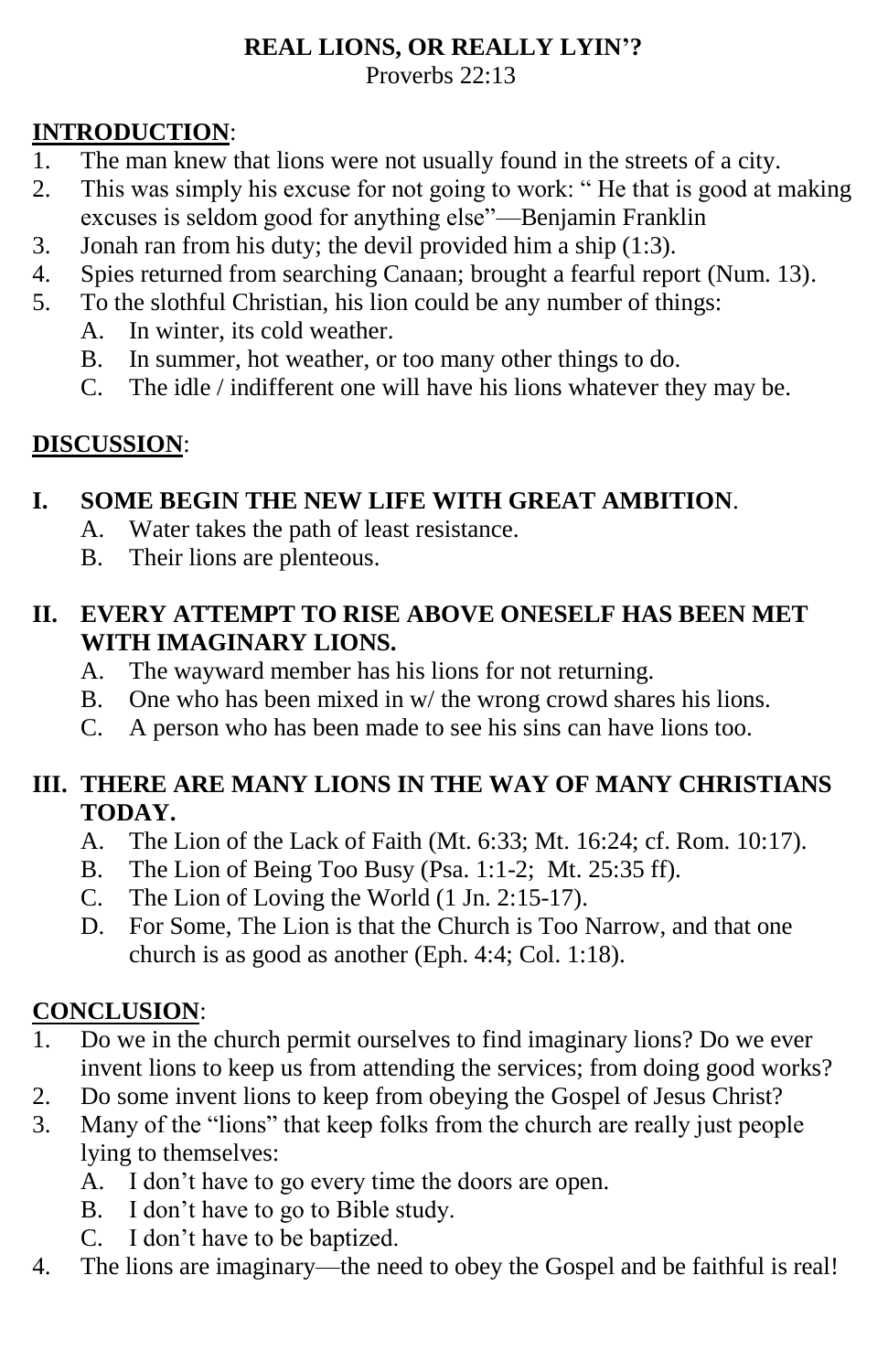#### **WHEN IS A DAY NOT A DAY?**

It is becoming popular in "Christendom", in order to deal with difficulties in the Bible, to advance an entirely new and simplified way of interpreting the Scriptures. One of the things that has led to this new approach is that men have decided what they want the Bible to say and mean before they have given themselves to the study of it. Therefore, when they finally get around to reading it, and it does not line up with their preconceived notions, instead of backing up and admitting they might be in error, a new system of interpretation must be adopted so they can 1), save face, and 2) sound as if they know what they are talking about.

One area where this is blatantly obvious is in Genesis 1. Evolutionists—in order to be relevant—need massive amounts of time to perpetuate their hypothesis and so they are always quick to dismiss the days of Genesis chapter one and claim that such days are actually epochs of time. Now, you might ask, "Why would an evolutionist be interested in what the Bible says? Aren't evolutionists atheists"? Not all of them. In fact, there is a growing number of denominations which teaches that God created evolution.

God inspired Moses to write the generations of the earth by day as He created and ordered things; first day, second day, etc. How do I now these days were not extended periods of time such as years? Because Moses wrote that the lights in the firmament would be "for season, and for days and years" (Gen. 1:14). If the "days" in Genesis 1:5, 8, 13, 19, 23 and 31 means eons of time, what do "years" represent in verse 14? The Hebrew word for day (*yom*) when preceded by a number is never used in Scripture to mean an undefined period of time—it always means a twenty-four-hour, solar day.

This is just one bit of evidence to refute the "day-age" theory. We shall look at more, God willing, in the future.  $-\mathscr{K}$ .